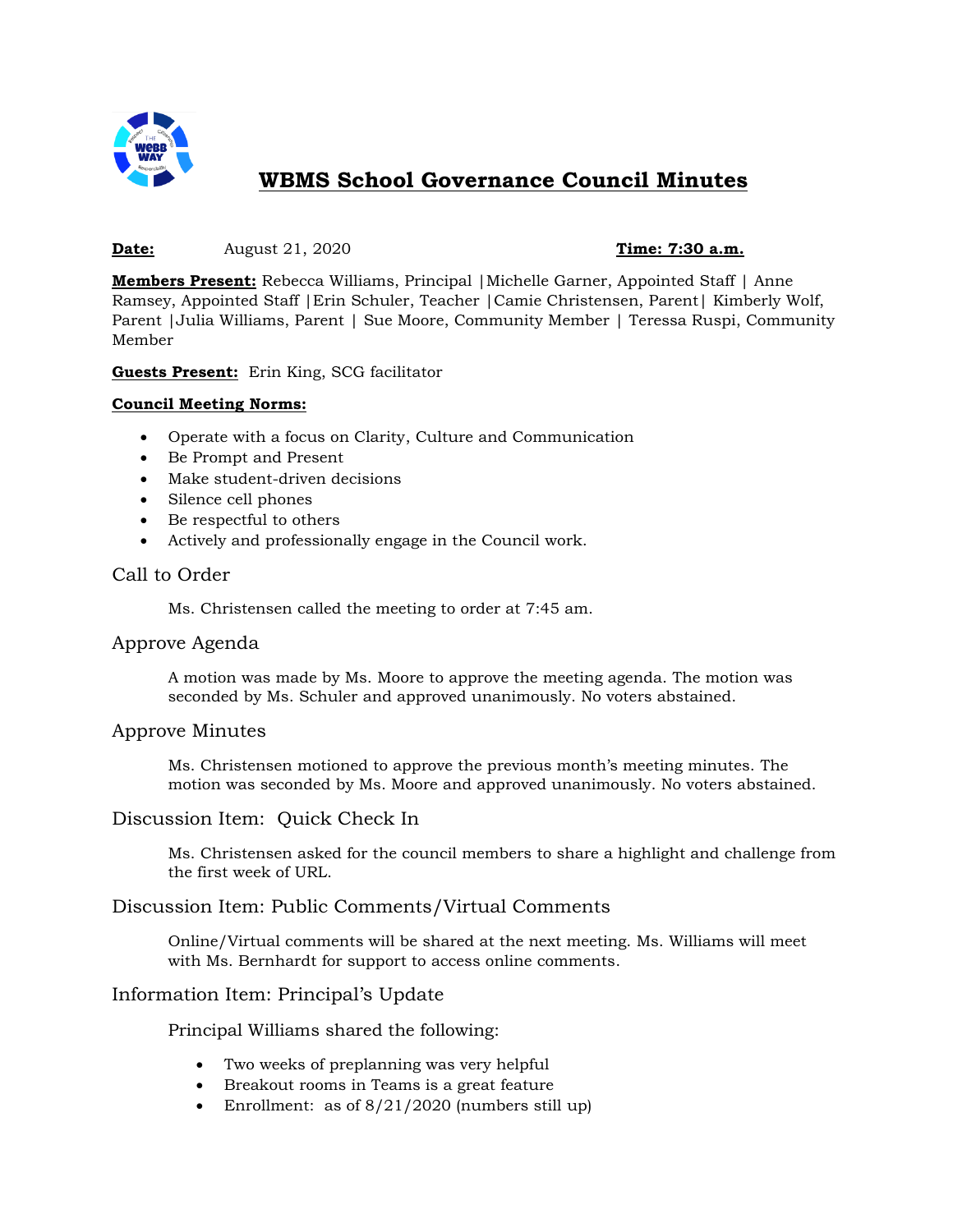- o 6th 342
- $O$  7<sup>th</sup> 403
- $0^{6}$  8<sup>th</sup> 413
- Seed Fund: \$30k; will want to spend this year. Money spent from last seed fund on consultant, but we have pulled back and have overage to transition into this year.

Discussion Item: Review People and Culture Pillar

- Parent University
	- o Ms. Wolf shared that Technology learning for parents is in the works to help parents understand various tech tools.
	- o Ms. Ruspi shared an event planned for September in Milton which will focus on mental health and wellness. Ms. Ruspi will be speaking, and Mrs. Hurst will be on the panel.
- Social Emotional Support

Ms. Ramsey shared ideas the counseling team have in the works all designed to reach the common goal of getting to know the counselors while building relationships and trust.

- o Student needs assessment, working on a plan for this year
- o Parent Newsletter to include activities for the Fall, located on our website
- o Creating a way to extend the offer for students to meet with the counselors virtually
- o Gratitude Journal/Jar
- o Square breathing and mindfulness
- o Help students develop a routine that will transfer into the classroom encourage turning on their cameras
- o Shared the Grounding Strategy for coping with Anxiety
	- 5) Acknowledge FIVE things you see around you. It could be a pen, a spot on the ceiling, anything in your surroundings
	- 4) Acknowledge FOUR things you can touch around you. It could be your hair, a pillow, or the ground under your feet
	- 3) Acknowledge THREE things you hear. This could be any external sound. If you can hear your belly rumbling that counts! Focus on things you can hear outside of your body
	- 2) Acknowledge TWO things you can smell. Maybe you are in your office and smell pencil, or maybe you are in your bedroom and smell a pillow. If you need to take a brief walk to find a scent you could smell soap in your bathroom, or nature outside
	- 1) Acknowledge ONE thing you can taste. What does the inside of your mouth taste like—gum, coffee, or the sandwich from lunch?
- Ms. Ruspi offered opportunities that the LRJ Foundation can support schools:
	- o LRJ classroom take overs
	- o Wellness Wheel, areas in life and at school that may be affected
	- o Videos available to help support and manage feelings and emotions
	- o Continue to support WBMS Health and PE classes
	- o LIVE classroom pop-ins (10 minutes)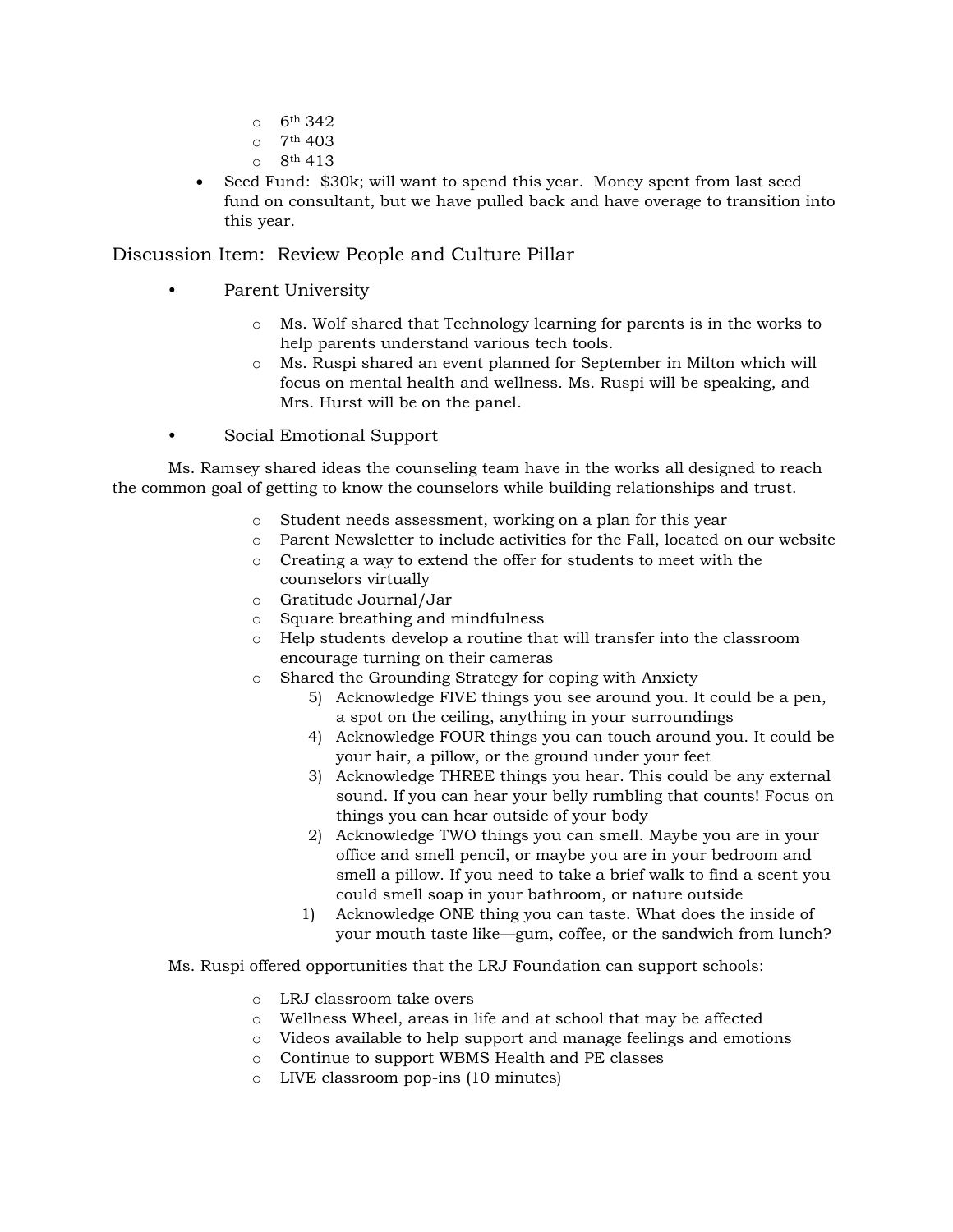Ms. Wolf shared the continue support of the Webb Way at school and in the community:

- $\circ$  Business partners donated \$750 in Starbucks gift cards for the staff
- o Webb Way Wednesdays on Facebook
- o Every 4.5 weeks working on a drive by pick-up in place of popcorn celebrations
- o TikTok dances between staff and students
- o Motivational Mondays
- o Staff appreciation including monthly drop offs, stock the fridge, treats, dinners, etc. Open to suggestions
- o Spirit Wear store to open next week. Will offer special spirit wear days to help connect students to the school
- Sixth grade/new student integration

Ms. Williams shared the following:

- o Huge focus by our counselors has been our new students
- o Front office staff is calling every sixth-grade family to be proactive and building connections. Will move to 7th and 8th grade next
- o Ordered Webb Way note cards and post cards for staff to connect to students
- o Ms. Garner and Ms. Wilson held a Questions and Answer Teams meeting with sixth grade families
- o Ms. Williams created a video tour of WBMS with Ms. Carter
- o Ms. Williams surprised the staff with an Ice Cream truck full of little treats to keep them going on Friday 8/21.

Additional Comments from council members:

- o Ms. Christensen shared how well received the Webb on Wheels Parade was by the community. She thanked Ms. Schuler for her involvement in organizing. Ms. Julia Williams agreed.
- o Ms. Julia Williams is working with Ms. Miller and Ms. Garner to connect sixth graders to WBMS by painting steppingstones in our Georgia Garden, a work in progress.

## Discussion Item: Community Cupboard Update

Ms. Christensen has created a spreadsheet of items in the school store to keep track of what we have, what is needed and what needs replenishing.

- Focus has been on school supplies
- Contact has been made with the social worker
- May need to switch to hygiene and food, etc.
- May set up and Amazon Wish List

## Discussion Item: Set draft agenda for next meeting

Ms. Christensen said we will choose another pillar and check in with Ms. Williams to create an agenda as we are unsure what the next four weeks will hold.

## Action Item: Meeting Adjournment